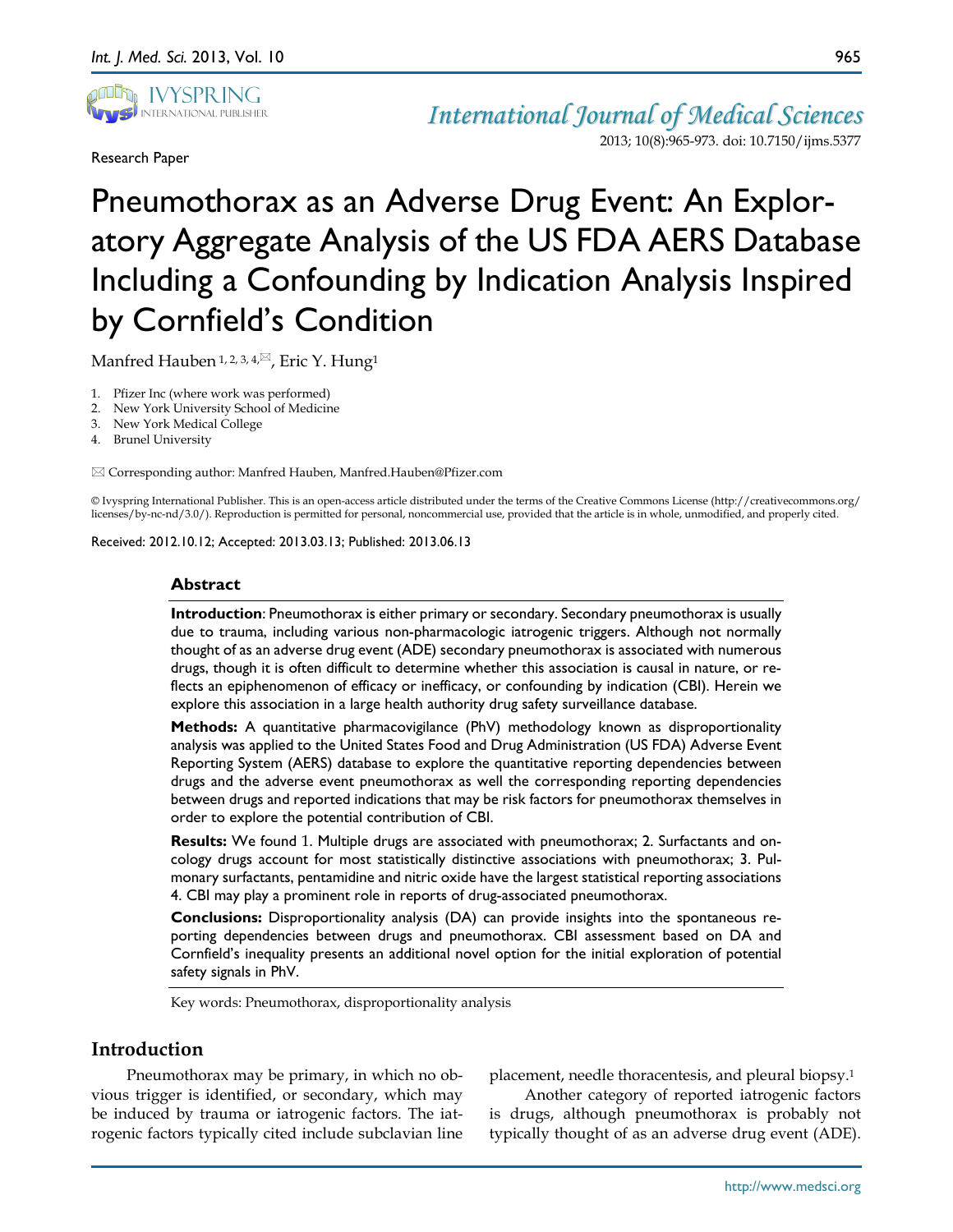The most commonly cited drugs in the published literature include oncology drugs, although other drugs, such as nitrous oxide, inhaled pentamidine and those associated with pulmonary fibrosis are also represented.<sup>2-17</sup> The prominent association of oncology drugs with pneumothorax is intriguing and challenging to understand, as pneumothorax could theoretically be an epiphenomenon of drug efficacy (i.e. chemotherapy-induced lysis of sub-pleural tumor deposits) or inefficacy in this setting (i.e. progression of subpleural tumor deposits due to lack of efficacy). Confounding by indication  $(CBI)^{18}$  is therefore an important consideration, given that pneumothorax may reflect the natural history/complications of malignancy.19-21 There is variation in the use of the term CBI14 but for our purposes CBI means that the treatment indication is independently associated with the ADE. It is difficult to exclude one of the aforementioned possibilities. Further complicating these associations are the co-occurrence of cancers and pneumothorax as part of a syndromic phenotype, such as the association of renal cell carcinoma and pneumothorax as elements of Birt-Hogg-Dube syndrome.22,23

Most of the published literature on pneumothorax consists of case reports. As pharmacovigilance (PhV) specialists we routinely access and analyze rich sources of ADEs such as large spontaneous reporting systems (SRS) maintained by health authorities. We were curious to discover and better understand the representation of pneumothorax as an ADE in these data sets.

Herein we present an analysis of the data of pneumothorax as a reported ADE in a large health authority post-approval drug safety database. The primary objective is to increase scientific understanding of this spontaneous reporting association.<sup>24</sup> A secondary objective is to present an adaptation of an "old" epidemiological concept, Cornfield's inequality,25 that is novel for the application domain of PhV,<sup>26</sup> to explore the potential role of CBI in the association of pneumothorax for a subset of drugs for which this is an especially apt consideration. This could support real-world PhV because when drug-event combinations of interest are initially identified that could represent a signal of a novel association, an analyst will typically perform a first pass qualitative triage based on scientific judgment that includes consideration of CBI.27 A CBI analysis of this sort therefore has the potential to provide quantitative decision support for first pass triage in PhV.

## **Methodology**

## **1. Databases**

The data set analyzed was the United States

Food and Drug Administration (US FDA) Adverse Event Reporting System (AERS) database. AERS is a spontaneous reporting system (SRS) database for post-approval safety surveillance that serves as an early warning system for ADEs not detected in pre-approval testing.<sup>24</sup> The AERS database was analyzed from January 1<sup>st</sup>, 1969 through December 31<sup>st</sup>, 2010. The data was preprocessed to reduce redundant drug nomenclature and duplicate reports. Suspected adverse drug reactions are coded with hierarchical medical thesaurus known as the Medical Dictionary for Regulatory Activities (MedDRA).28 The hierarchy maps the verbatim reported term to a Lower level Term (LLT) and then to a Preferred Term (PT) in the hierarchy, that is intended to capture a given medical concept in a standardized manner.28

#### **2. Statistical Analysis Methodology**

We performed two-dimensional (2-D) disproportionality analysis (DA) limited to suspect drugs. DA calculates the number of reports, proportionate representation, or odds of a given 2-D drug-event combination (DEC), that would be expected based on chance spontaneous reporting and recording of the corresponding drug(s) and event(s) in the database. In combination with the number of reports actually observed, an observed-to-expected ratio of reporting frequencies, ratios or odds is calculated  $(O/E)$ .<sup>24</sup> There are variations in the specific implementation of DA with SRS data including frequentist and Bayesian formulations. No single method has been proven to be the method-of-choice. Details on DA may be found in the published literature<sup>24,29</sup>

We used a form of DA known as the multi-item gamma-Poisson shrinker (MGPS) (Oracle, Redwood Shores, CA) for this analysis. This algorithm models reporting frequencies as realizations of a Poisson process in which the Poisson parameter is itself considered a random variable whose distribution is a mixture of two gamma distributions. The initial parameters of the gamma mixture are determined using a negative binomial maximum likelihood algorithm to determine the prior probabilities of different possible O/E ratios. Prior probabilities are updated based on the number of reports of the DEC of interest using Baye's rule. In effect this calculates each O/E ratio as a composite of the grand mean O/E of all reported DECs, which is close to one (Hauben M, unpublished data) and that of the combination of interest, with the weighting for each determined by the O and E counts. When one or both of these counts are low the grand mean is heavily weighted but as information is gained, the individual combination's O/E is weighed more heavily and may eventually dominate the calculation.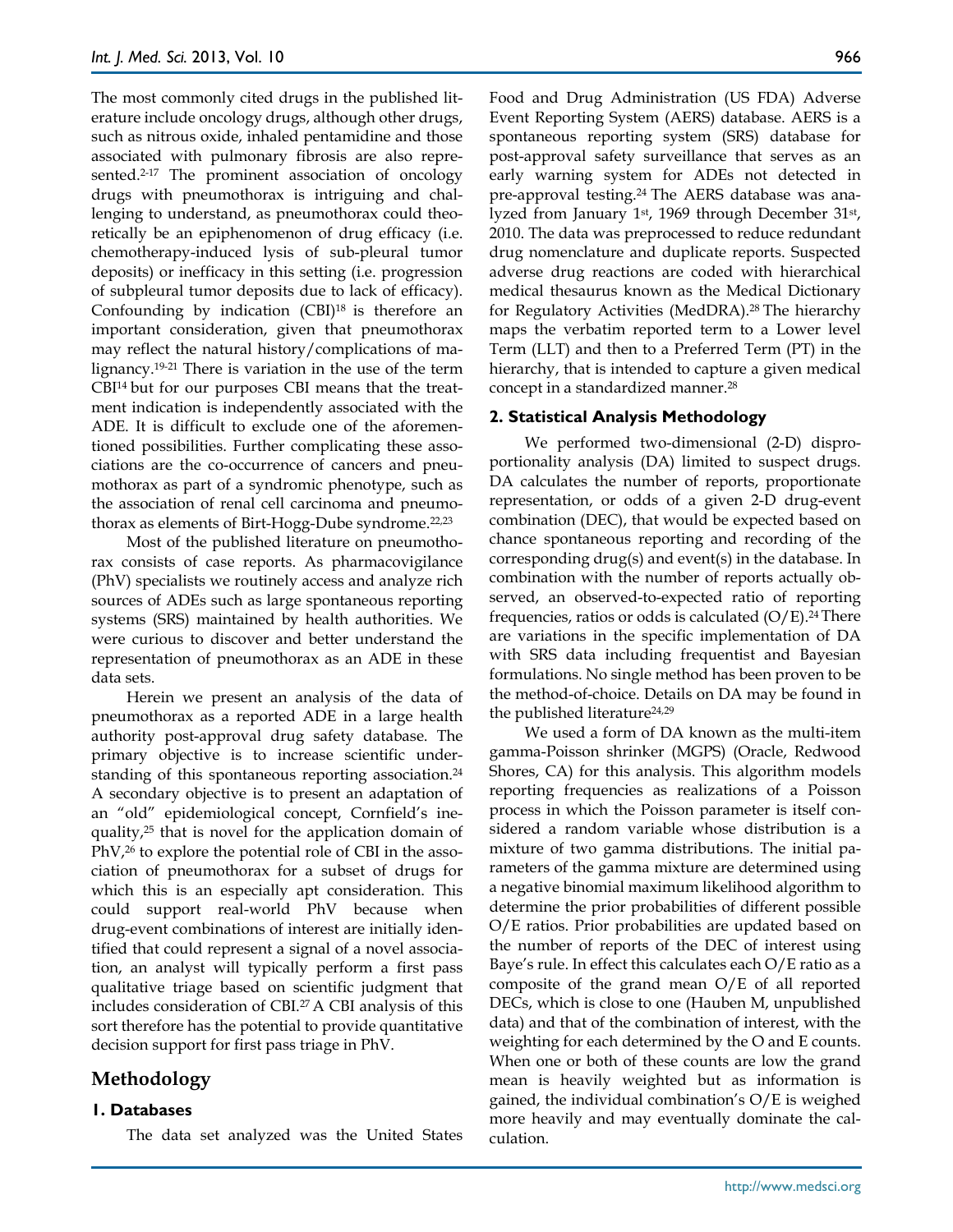The O/E metric calculated is the empirical Bayes geometric mean (EBGM) and its associated 90% posterior interval (PI) defined by the lower 5<sup>th</sup> (EB05) and upper 95th (EB95) percentiles of the EBGM.24 An EB05>2 was used to define an interestingly large  $O/E<sub>1</sub><sup>30-32</sup>$  also known as a 'signal of disproportionate reporting (SDR).33 Calculations were performed at the MedDRA PT level. Basic covariate stratification by age, gender and year of report was performed to mitigate the effects of confounding by these variables and calculate a summary Mantel-Haenszel type O/E ratio.

We also performed the calculation for drug-indication pairs. This was inspired by Cornfield's inequality that in order for an effect with a relative risk (RR) of some magnitude X to be *fully* explainable by a confounding factor, a necessary condition is that factor would have to be X times more common in exposed versus unexposed persons.25

For each drug with an SDR for the ADE PT (PT ADE) pneumothorax we reviewed the reported drug-indications to identify the most significant confounders for this event based on current clinical knowledge. From the latter indications for each drug, we searched for those that were prominently represented based on the number of reports (and therefore representative indications for that drug) and that were likely to be quantitatively most influential on our calculations based on higher EBGMs. If more than one likely candidate confounding indication was identified all were considered and included in the outputs.

Reporting of indications may be inherently different than reporting of events since the former are not necessary to create an ADE report but the latter are a required minimum data element, and because reporting of indications may be more deterministic and less stochastic than events. That is, the drug is nonrandomly selected for specific indications whereas many ADEs are typically the result of multiple random and nonrandom factors. Therefore the range of ADEs reported with a drug is expected to be much wider than the range of reported indications. We therefore introduced an adjustment based on the reduced range of unique indication PTs ( $PTs$   $_{\text{IND}}$ ) recorded in the database relative to the range of unique PTs ADE, both overall in the database and preferentially for specific drugs. Expressed a little differently the number of unique reported indications in the entire database is less than the number of unique reported ADEs in the entire database and all else being equal, the difference between reported indications and reported ADEs may be larger or smaller for specific drugs depending on the overall safety profile and the number of treatment indications. The idea is to give a "more severe" test, (e.g. part of a best case-worst case scenario) for whether CBI is quantitatively plausible within the set of ADE reports. We calculated the number of unique PTs ADE and PTs IND for the overall database and for the specific subset of drugs with statistically significant reporting relationship. The ratio of these two in the overall database may be viewed as an adjustment for expected indication counts, and that for specific drugs as an adjustment for observed indication counts. Expressed a little differently we isolated the component of observed and expected counts for indication related to the distribution of counts within the reduced range of PTs IND for each drug. The adjusted CBI index (ACBII) was therefore calculated as follows:

Calculate unadjusted CBI index (UCBII)=  $(O/E)_{\text{IND}}/$  $(O/E)$  ADE

Calculate  $X=$  (#unique PTs  $_{ADE}/$  unique PTs  $_{IND}$ ) for overall database

Calculate  $Y=(\text{\#unique} \, PTs \,_{ADE}/$  unique  $PTs \,_{ND})$  for each drug

 $ACBII = (UCBII) / [(Y)/(X)]$ 

Where adjusted  $(O/E)_{IND}=(O_{IND}/Y)/(E_{IND}/X)$ 

The more the ACBIIs metric exceeds one the more it suggest that the restriction of the reported indications to confounding indications is substantial relative to the magnitude of the SDR. We thus are comparing SDRs for drug-ADE pairs and drug-indications pairs, which we denote by  $SDR_{ADE}$ and SDR<sub>IND</sub>.

#### **Results**

There were 878 unique reported suspect drugs, (either single drugs or combination products) in 3681 reports recording pneumothorax as an ADE (17% of 5043 total drugs in the database). The 3681 reports of the ADE pneumothorax represents 0.08 % of 4637278 total ADE reports in the database. The number of reports per drug ranged from 1 to a maximum of 115. The majority (821/878 or 93%) of drugs associated with pneumothorax had only a single report compared to 848392/1766279 (48%) of all DECs with only one report.

Fifty-one of the 878 (5.8%) drugs in AERS listing pneumothorax were associated with an SDR (Table1).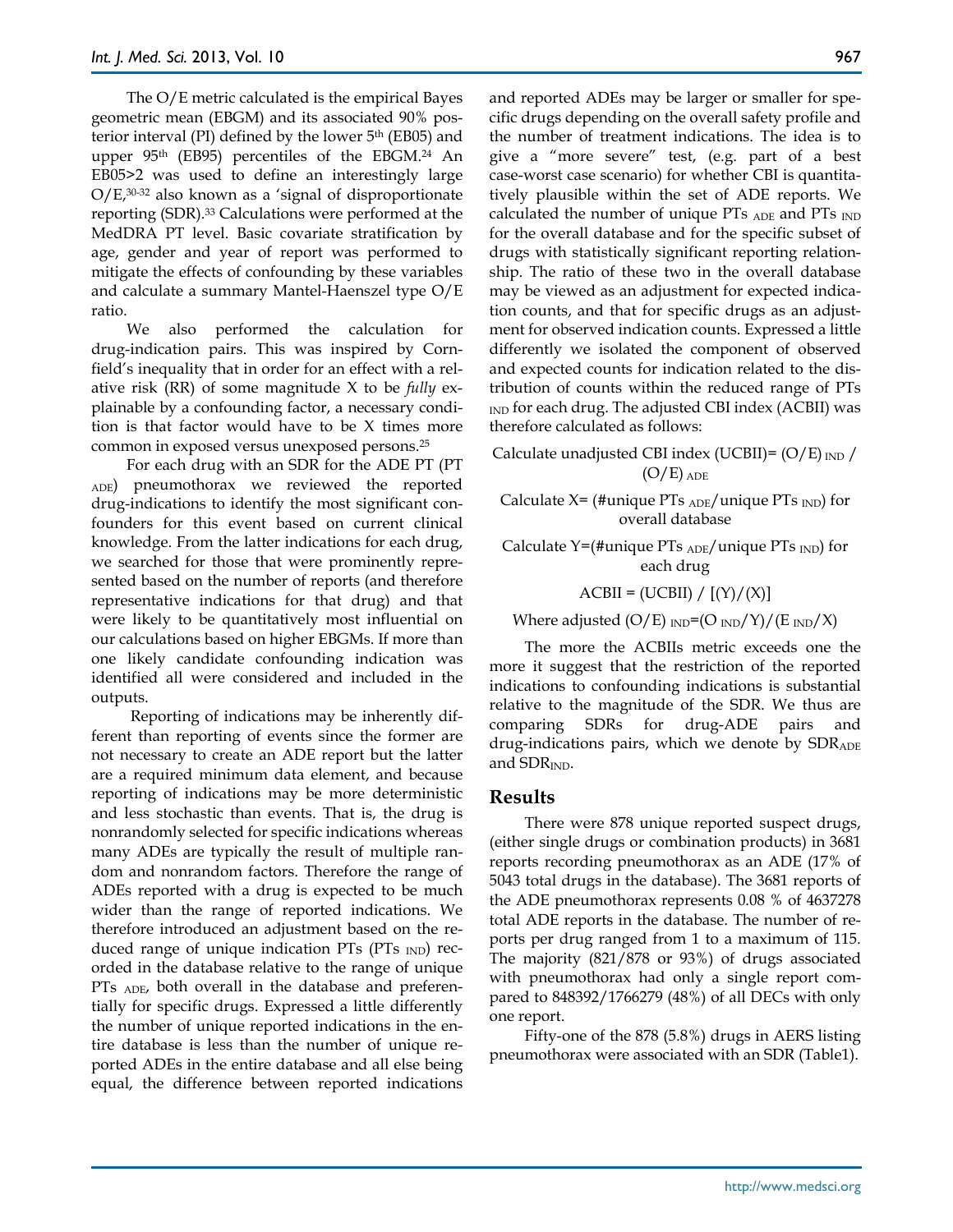Table 1. Drug-PT<sub>ADE</sub> (Pneumothorax) Pairs Associated with an SDR<sub>ADE</sub>

| <b>Generic Name</b>            | <b>PTADE</b> | N   | <b>EB05</b>    | <b>EBGM</b> | <b>EB95</b> |
|--------------------------------|--------------|-----|----------------|-------------|-------------|
| Colfosceril                    | Pneumothorax | 9   | 84.1           | 152.2       | 258.4       |
| Poractant Alfa                 | Pneumothorax | 9   | 34.3           | 62.0        | 105.3       |
| Beractant                      | Pneumothorax | 11  | 35.3           | 60.1        | 97.1        |
| Nitric Oxide                   | Pneumothorax | 19  | 9.77           | 16.4        | 24.4        |
| Pentamidine                    | Pneumothorax | 11  | 5.58           | 14.3        | 27.4        |
| Alglucosidase Alfa             | Pneumothorax | 18  | 5.3            | 9.06        | 15.8        |
| Carmustine                     | Pneumothorax | 15  | 4.75           | 8.52        | 16.2        |
| Dacarbazine                    | Pneumothorax | 13  | 4.18           | 7.57        | 15.3        |
| Bleomycin                      | Pneumothorax | 22  | 4.46           | 6.52        | 9.59        |
| Gefitinib                      | Pneumothorax | 32  | 4.75           | 6.45        | 8.7         |
| Docetaxel                      | Pneumothorax | 86  | 5.25           | 6.3         | 7.51        |
| Bevacizumab                    | Pneumothorax | 104 | 4.76           | 5.6         | 6.57        |
| Vinblastine                    | Pneumothorax | 13  | 3.29           | 5.35        | 8.58        |
| Epoprostenol                   | Pneumothorax | 13  | 3.06           | 4.94        | 7.74        |
| Actinomycin-D                  | Pneumothorax | 10  | 2.83           | 4.92        | 8.39        |
| Carboplatin                    | Pneumothorax | 80  | 4.05           | 4.89        | 5.85        |
| Dornase Alfa                   | Pneumothorax | 6   | 2.16           | 4.56        | 10.9        |
| Gemcitabine                    | Pneumothorax | 70  | 3.69           | 4.51        | 5.46        |
| Leflunomide                    | Pneumothorax | 31  | 3.27           | 4.42        | 5.88        |
| Etoposide                      | Pneumothorax | 52  | 3.47           | 4.38        | 5.47        |
| Paclitaxel                     | Pneumothorax | 81  | 3.57           | 4.3         | 5.14        |
| Ifosfamide                     | Pneumothorax | 18  | 2.78           | 4.14        | 6           |
| Vinorelbine                    | Pneumothorax | 21  | 2.82           | 4.08        | 5.75        |
| Everolimus                     | Pneumothorax | 22  | 2.75           | 3.94        | 5.51        |
| Pamidronic Acid                | Pneumothorax | 23  | 2.76           | 3.92        | 5.44        |
| Erlotinib                      | Pneumothorax | 24  | 2.75           | 3.88        | 5.35        |
| Doxorubicin                    | Pneumothorax | 61  | 3.04           | 3.76        | 4.62        |
| Mycophenolic Acid Slow Release | Pneumothorax | 8   | 2.04           | 3.72        | 6.39        |
| Vincristine                    | Pneumothorax | 55  | 2.85           | 3.58        | 4.44        |
| Ambrisentan                    | Pneumothorax | 19  | 2.42           | 3.57        | 5.11        |
| Methylprednisolone             | Pneumothorax | 40  | 2.57           | 3.35        | 4.31        |
| Hydrocortisone                 | Pneumothorax | 13  | 2.09           | 3.34        | 5.12        |
| Prednisolone                   | Pneumothorax | 45  | 2.5            | 3.2         | 4.06        |
| Amiodarone                     | Pneumothorax | 40  | 2.46           | 3.2         | 4.12        |
| Methotrexate                   | Pneumothorax | 75  | 2.64           | 3.2         | 3.85        |
| Trastuzumab                    | Pneumothorax | 16  | 2.09           | 3.18        | 4.69        |
| Melphalan                      | Pneumothorax | 17  | 2.11           | 3.18        | 4.64        |
| Dexamethasone                  | Pneumothorax | 40  | 2.44           | 3.18        | 4.09        |
| Midazolam                      | Pneumothorax | 18  | 2.14           | 3.18        | 4.59        |
| Bosentan                       | Pneumothorax | 28  | 2.3            | 3.16        | 4.26        |
| Cisplatin                      | Pneumothorax | 59  | 2.5            | 3.11        | 3.83        |
| Pemetrexed                     | Pneumothorax | 19  | 2.09           | 3.08        | 4.41        |
| Heparin                        | Pneumothorax | 47  | 2.37           | 3.03        | 3.82        |
| Azathioprine                   | Pneumothorax | 21  | 2.07           | 2.99        | 4.2         |
| Sunitinib                      | Pneumothorax | 34  | 2.24           | 2.99        | 3.92        |
| Botulinum Toxin Type A         | Pneumothorax | 23  | 2.06           | 2.93        | 4.07        |
| Tacrolimus                     | Pneumothorax | 41  | 2.24           | 2.91        | 3.73        |
| Propofol                       | Pneumothorax | 21  | $\overline{2}$ | 2.89        | 4.07        |
| Cyclophosphamide               | Pneumothorax | 62  | 2.29           | 2.83        | 3.47        |
| Palivizumab                    | Pneumothorax | 27  | 2.04           | 2.82        | 3.82        |
| Oxaliplatin                    | Pneumothorax | 30  | 2.03           | 2.76        | 3.68        |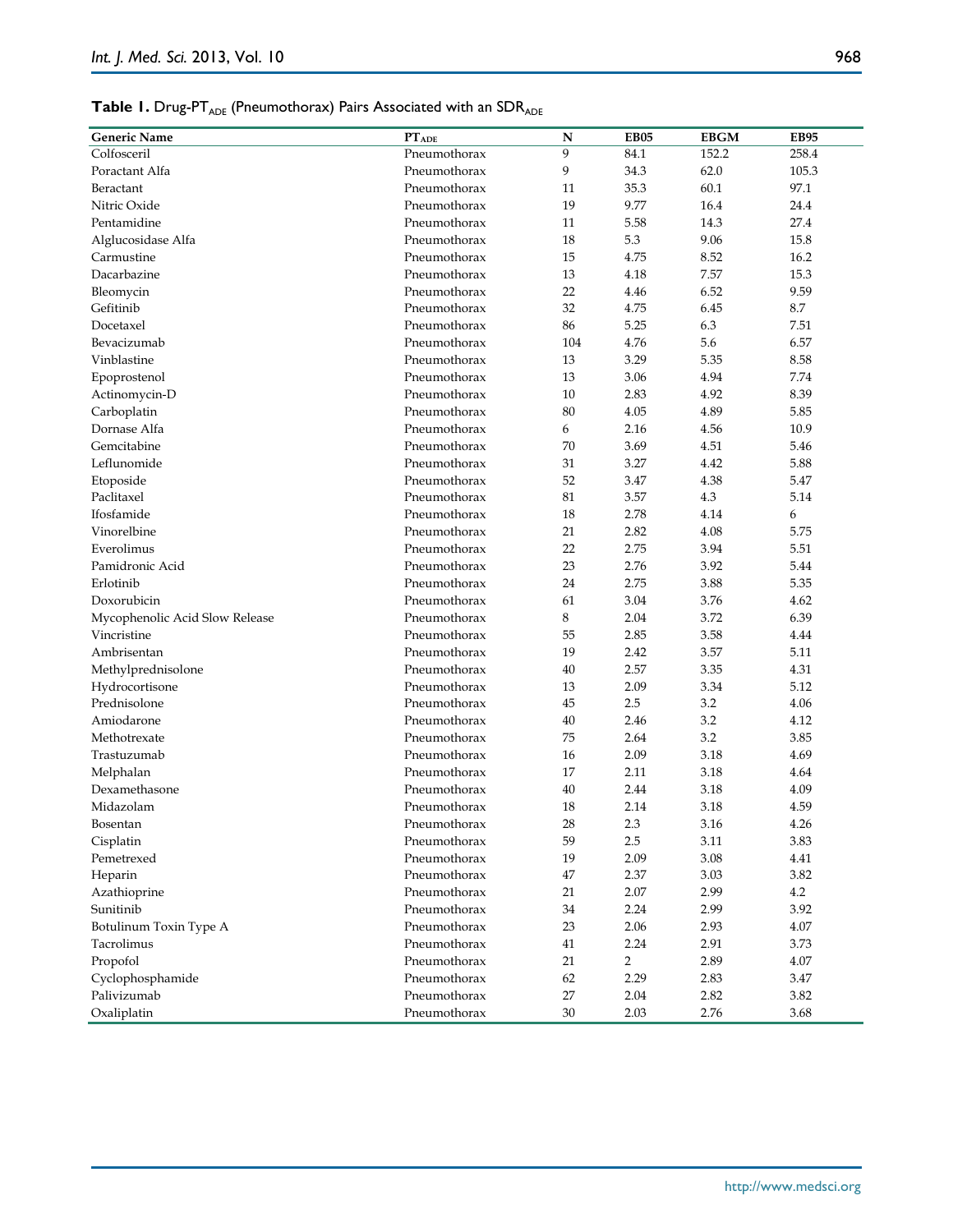The statistical reporting dependencies or SDRs (e.g. O/E reporting that exceeds chance expectation), expressed in the EBGM, ranged from 2.76 to a maximum of 152.2. Six non-oncology drugs accounted for the strongest statistical reporting associations. Pulmonary surfactants accounted for three of these (152.2 for colfoceril, 62.0 for poractant alpha, and 60.1 for beractant), followed by nitric oxide (16.4), pentamidine (14.3) and alglucosidase alpha (9.06). The highest values involving pulmonary surfactants illustrate the potential for CBI through various reporting mechanisms in SRS databases, as these compounds have been documented to actually decrease the incidence of pneumothorax in clinical trials.34 Twenty-six oncology drugs were associated with an  $SDR_{ADE}$ . The EBGMs for these drugs ranged from 2.76 for oxaliplatin to 8.52 for carmustine.

The CBI analysis (Table 2) is notable for a wide range of UCBIIs with all drug-specific values >1, and two drugs, carmustine and docetaxel, with an ACBII consistently <1. Among the six strongest drug-ADE associations described above, there are potentially confounding indications with significant statistical associations ( $SDR<sub>IND</sub>$ ) with each drug that are large relative to the magnitude of the  $SDR_{ADE}$  as reflected in large UCBIIs and/or ACBIIs greater than one for beractant, nitric oxide, pentamidine, and poractant alpha. The most obvious of these, as discussed qualitatively above, is neonatal respiratory distress syndrome for the pulmonary surfactants beractant and proractant alpha (the precise indications were not

recorded in colfosceril reports), which, as stated above, have been shown in clinical trials to decrease the risk of pneumothorax in this condition.34 Pentamidine was notable for a very high ACBII (13.79) consistent with clinicopathological correlates of pneumocystis tissue invasion, inflammation, and necrosis.17 Similarly nitric oxide is used to treat pulmonary hypertension in neonates with pneumothorax and in both of the latter clinical scenarios maximal ventilation may be employed which may cause air leaks.

For the oncology drugs, various carcinomas, sarcomas and lymphomas were potentially confounding indications associated with strong statistical associations with the drug. Carmustine and docetaxel have the largest and fifth largest EBGM among oncology drugs and were the two oncology drugs associated with an ACBII <1 for the single identified confounding indication for each drug. Of note carmustine is the drug with the most established association with pneumothorax based on the occurrence of upper lobe fibrobullous disease.3 Docetaxel is the one drug for which we were able to identify a case report involving multiple positive rechallenges with each multidrug chemotherapy course.6 However bleomycin, another oncology agent with an established reputation for pulmonary toxicity that could provide a mechanistic context for pneumothorax, had the second largest EBGM and was associated with one of the highest ACBII.

| PT ADE: Pneumothorax |      |           | Confounding Indication* |                                  |           |           | PTS ADE/PTS IND |                    | $(O/E)_{IND}/(O/E)_{ADE}$ |              |              |
|----------------------|------|-----------|-------------------------|----------------------------------|-----------|-----------|-----------------|--------------------|---------------------------|--------------|--------------|
| Drug                 | N    | $EB_{05}$ | <b>EBGM</b>             | $PT$ <sub>IND</sub>              | N         | $EB_{05}$ | <b>EBGM</b>     | Crude Counts Ratio |                           | <b>UCBII</b> | <b>ACBII</b> |
| Actinomycin-D        | 10   | 2.83      | 4.92                    | Nephroblastoma                   | 56        | 243.3     | 304.9           | 829/85             | 9.75                      | 61.97        | 11.06        |
|                      |      |           |                         | Rhabdomyosarcoma                 | 148       | 124.3     | 142.6           |                    |                           | 28.98        | 5.17         |
| Alglucosidase alpha  | 18.3 | 5.03      | 9.06                    | NA.                              | <b>NA</b> | NA        | NA.             | <b>NA</b>          | <b>NA</b>                 | NA           | <b>NA</b>    |
| Ambrisentan          | 19   | 2.42      | 3.57                    | <b>NA</b>                        | NA        | NA        | NA.             | <b>NA</b>          | <b>NA</b>                 | <b>NA</b>    | <b>NA</b>    |
| Azathioprine         | 21   | 2.07      | 2.99                    | <b>NA</b>                        | <b>NA</b> | <b>NA</b> | NA.             | <b>NA</b>          | <b>NA</b>                 | <b>NA</b>    | <b>NA</b>    |
| Beractant            | 11   | 35.3      | 60.1                    | Neonatal resp dis-<br>tress synd | 8         | 297.3     | 560.3           | 115/11             | 10.45                     | 9.32         | 1.55         |
| Bevacizumab          | 104  | 4.76      | 5.6                     | Colorectal cancer<br>metastatic  | 1319      | 64.8      | 67.8            | 3083/467           | 6.60                      | 12.11        | 3.19         |
|                      |      |           |                         | Non-small cell lung<br>cancer    | 1193      | -17       | 17.8            |                    |                           | 3.18         | 0.84         |
| Bleomycin            | 22   | 4.46      | 6.523                   | Hodgkin's disease                | 511       | 345.1     | 371.3           | 1386/180           | 7.70                      | 56.93        | 12.86        |
|                      |      |           |                         | Testis cancer                    | 150       | 344.3     | 394.6           |                    |                           | 60.50        | 13.67        |
| Carboplatin          | 80   | 4.05      | 4.89                    | Non-small cell lung<br>cancer    | 2278      | 43.6      | 45.2            | 3143/539           | 5.83                      | 9.24         | 2.76         |
|                      |      |           |                         | Lung neoplasm ma-<br>lignant     | 690       | 30.5      | 32.4            |                    |                           | 6.63         | 1.98         |
| Carmustine           | 15   | 4.75      | 8.52                    | Non-Hodgkin's<br>lymphoma        | 55        | 29.5      | 37              | 1052/119           | 8.84                      | 4.34         | 0.85         |

**Table 2.** Analysis of Spontaneous Reporting Pneumothorax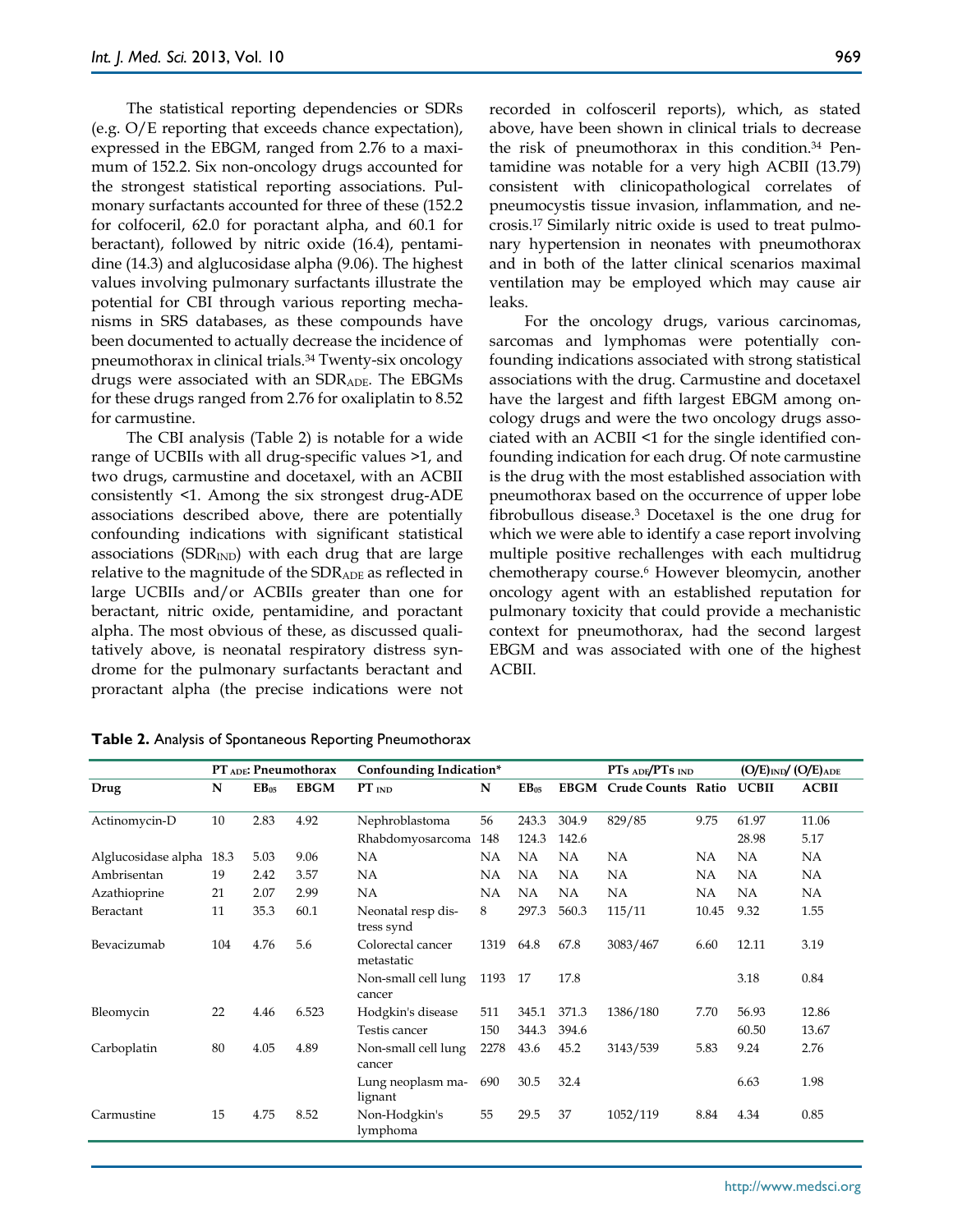|                  | PT ADE: Pneumothorax |           |             | Confounding Indication*              |          |           |              | PTs ADE/PTs IND                |       | $(O/E)_{IND}/(O/E)_{ADE}$ |              |
|------------------|----------------------|-----------|-------------|--------------------------------------|----------|-----------|--------------|--------------------------------|-------|---------------------------|--------------|
| Drug             | N                    | $EB_{05}$ | <b>EBGM</b> | PT IND                               | N        | $EB_{05}$ |              | <b>EBGM</b> Crude Counts Ratio |       | <b>UCBII</b>              | <b>ACBII</b> |
| Cisplatin        | 59                   | 2.5       | 3.11        | Sm cell lung cancer<br>stage unspec  | 414      | 52.5      | 56.9         | 3320/623                       | 5.33  | 18.30                     | 5.97         |
|                  |                      |           |             | Oesophageal carci-<br>noma           | 335      | 44.1      | 48.3         |                                |       | 15.53                     | 5.07         |
|                  |                      |           |             | Non-small cell lung<br>cancer        | 1484     | 23.9      | 24.9         |                                |       | 8.01                      | 2.61         |
| Colfosceril      | 9                    | 84.1      | 152.2       | $NA**$                               | NA       | <b>NA</b> | NA           | <b>NA</b>                      | NA    | NA                        | NA.          |
| Cyclophosphamide | 62                   | 2.29      | 2.83        | Breast cancer                        | 2667     | 21.9      | 22.6         | 4259/915                       | 4.65  | 7.99                      | 2.99         |
| Dacarbazine      | 13                   | 4.18      | 7.57        | Metastatic malignant 87<br>melanoma  |          | 328.1     | 392.8        | 804/91                         | 8.84  | 51.89                     | 10.22        |
|                  |                      |           |             | Malignant melanoma 158               |          | 191.5     | 218.7        |                                |       | 28.89                     | 5.69         |
| Docetaxel        | 86                   | 5.25      | 6.3         | Non-small cell lung<br>cancer        | 868      | 18.6      | 19.7         | 3116/436                       | 7.15  | 3.13                      | 0.76         |
| Doxorubicin      | 61                   | 3.04      | 3.76        | <b>Breast cancer</b>                 | 1597     | 15.5      | 16.2         | 3574/638                       | 5.60  | 4.31                      | 1.34         |
| Erlotinib        | 24                   | 2.75      | 3.88        | Lung neoplasm ma-<br>lignant         | 687      | 70.4      | 75           | 2050/236                       | 8.69  | 19.33                     | 3.87         |
|                  |                      |           |             | Non-small cell lung<br>cancer        | 1328     | 53.9      | 56.4         |                                |       | 14.54                     | 2.91         |
| Etoposide        | 52                   | 3.47      | 4.38        | Sm cell lung cancer<br>stage unspec  | 476      | 137.1     | 147.9        | 2865/540                       | 5.31  | 33.77                     | 11.07        |
| Gefitinib        | 32                   | 4.75      | 6.45        | Lung adenocarci-<br>noma             | 453      | 190.9     | 206.3        | 1587/252                       | 6.30  | 31.98                     | 8.84         |
|                  |                      |           |             | Non-small cell lung<br>cancer        | 1056     | 46.4      | 48.8         |                                |       | 7.57                      | 2.09         |
| Gemcitabine      | 70                   | 3.69      | 4.51        | Non-small cell lung<br>cancer        | 1621     | 30.3      | 31.5         | 3159/498                       | 6.34  | 6.98                      | 1.92         |
| Ifosfamide       | 18                   | 2.78      | 4.14        | Sarcoma                              | 135      | 220.8     | 255          | 1609/331                       | 4.86  | 61.59                     | 22.05        |
| Oxaliplatin      | 30                   | 2.03      | 2.76        | Colon cancer                         | 1426     | 75.9      | 79.3         | 2450/312                       | 7.85  | 28.73                     | 6.37         |
|                  |                      |           |             | Colorectal cancer                    | 1047     | 44.8      | 47.1         |                                |       | 17.07                     | 3.78         |
| Melphalan        | 17                   | 2.11      | 3.18        | NA                                   | NA       | <b>NA</b> | NA           | NA                             | NA    | NA                        | <b>NA</b>    |
| Methotrexate     | 75                   | 2.64      | 3.2         | NA                                   | NA       | <b>NA</b> | NA           | NA                             | NA    | NA                        | NA           |
| Nitric Oxide     | 19                   | 9.8       | 16.4        | Pulmonary Hyper-<br>tension          | 49       | 85.8      | 109.2        | 237/62                         | 3.82  | 6.67                      | 3.04         |
| Paclitaxel       | 81                   | 3.57      | 4.3         | Non-small cell lung<br>cancer        | 1598     | 27.8      | 29           | 3343/473                       | 7.07  | 6.74                      | 1.66         |
|                  |                      |           |             | Lung neoplasm ma-<br>lignant         | 692      | 27.6      | 29.4         |                                |       | 6.84                      | 1.68         |
| Pemetrexed       | 19                   | 2.09      | 3.08        | $_{\rm NA}$                          | $\rm NA$ | $\rm NA$  | $_{\rm NA}$  | 1748/192                       | 9.1   | <b>NA</b>                 | $\rm NA$     |
| Pentamidine      | 11                   | 5.6       | 14.3        | Pneumocystis jiro-<br>veci pneumonia | 23       | 522.9     | 748.3        | 587/89                         | 6.60  | 52.26                     | 13.79        |
| Poractant Alfa   | 9                    | 34.3      | 62          | Neonatal resp dis-<br>tress synd     | 26       |           | 779.1 1090.4 | 132/15                         | 8.80  | 17.59                     | 3.48         |
| Sunitinib        | 34                   | 2.24      | 2.99        | Metastatic renal cell<br>carcinoma   | 2170     | 64.6      | 66.9         | 2251/337                       | 6.68  | 22.37                     | 5.83         |
|                  |                      |           |             | Renal cell carcinoma 2546            |          | 50.5      | 52.2         |                                |       | 17.46                     | 4.55         |
| Trastuzumab      | 16                   | 2.09      | 3.18        | Breast cancer meta-<br>static        | 778      | 56.8      | 60.3         | 2107/159                       | 13.25 | 18.96                     | 2.49         |
|                  |                      |           |             | Breast cancer                        | 2177     | 35.9      | 37.2         |                                |       | 11.70                     | 1.54         |
| Vinblastine      | 13                   | 3.29      | 5.35        | Hodgkin's disease                    | 385      | 495.6     | 539.3        | 1190/133                       | 8.95  | 100.80                    | 19.60        |
| Vincristine      | 55                   | 2.85      | 3.58        | Non-Hodgkin's<br>lymphoma            | 1009     | 55.9      | 58.8         | 3593/602                       | 5.97  | 16.42                     | 4.79         |
| Vinorelbine      | 21                   | 2.82      | 4.08        | Non-small cell lung<br>cancer        | 677      | 47.2      | 50.3         | 1786/172                       | 10.38 | 12.33                     | 2.07         |

The overall ratio of  $\text{PT}_{\text{ADE}}/\text{PT}_{\text{IND}}$  in the database= 15005/8646=1.73

\*"NA"-no obvious confounding indications identified in any reports

\*\*Specific indications not reported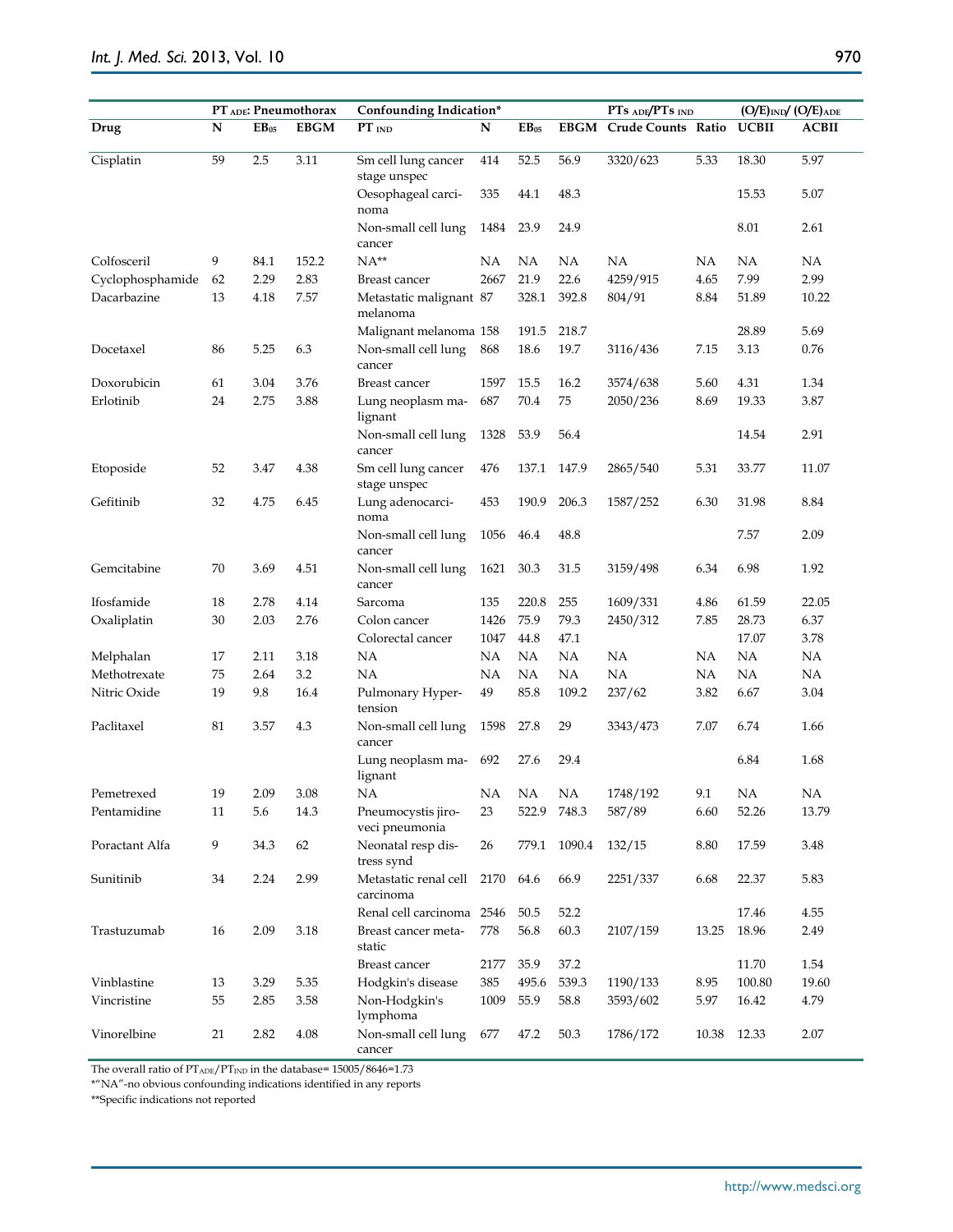## **Discussion**

We found a significant number of ADE reports of pneumothorax in a large health authority SRS database though it was rare as a proportion of all reports. Most drugs with SDRs were oncology drugs of various mechanisms of action but the strongest statistical associations involved a small number of non-oncology drugs, namely pulmonary surfactants and pentamidine, that our analysis supports as CBI. The results are consistent with pulmonary surfactants' reported reduction in the incidence of pneumothorax in neonatal respiratory distress syndrome, and clinical-pathological correlates indicating that pneumothorax in the setting of pneumocystis pneumonia may reflect peripheral microbial inflammation, invasion and tissue necrosis corresponding to gradients in aerosol particle deposition. 14-17 Of note ACBIIs for the surfactant preparations for which indication was reported were all greater than one and for pentamidine was 13.79. The two oncology drugs with a consistent finding of an ACBII <1 seem to have the most persuasive association with pneumothorax from independent datasets. Therefore this approach to CBI analysis showed preliminary hints of utility for initial exploratory analysis to provide quantitative support for initial understanding and triage of SDRs in PhV. The absence of obvious confounding indications does not necessarily rule out CBI as a causal or contributory factor. In some instances the absence of an obvious recorded indication was due to the fact that the indication was not reported in any reports (i.e. colfosceril). In other instances the reported indication could have been a confounding factor, though not as well established as in the classic examples of various oncology drugs. For instance the reported indication for alglucosidase alpha was glycogen storage disease type II, which involves serious pulmonary disease that could at least theoretically be associated with pneumothorax via natural history or iatrogenic disease.35

There are significant limitations to our analysis most notably the usual 'warnings, precautions and indications for use' for SRS data which precludes making causal inferences except in unusual circumstances<sup>24</sup> which are amplified by the aforementioned differences in event versus indication reporting. We did not perform a case-level clinical review (case narratives are not included in AERS extracts for public use) and results of any quantitative analysis of SRS data is most meaningful when correlated with case-level clinical information. DA is based on 2x2 contingency tables methods and therefore do not accommodate the complex multivariate drug and event

relationships that are characteristic of such data and which may be especially pertinent to the oncology setting where multi-drug treatment protocols are common. For example, the pulmonary toxicity of docetaxel has been reported to be enhanced by co-administered gemcitabine.36,37 Finally like any observational database, and perhaps especially so for SRS data, there are other reporting artifacts such as unrecorded confounding and effect modification which this approach does not address and which typically remain unresolved in initial signal detection in PhV.

The application of even basic disproportionality analysis has been the subject of heated debate with extreme viewpoints of "unbridled optimism" to "considerable skepticism".38 In other words some authorities consider such analysis a "garbage in garbage out" exercise of no value and potential harm, while others unrealistically maintain that such quantitative analysis, if performed with certain proprietary software, can neutralize the enormous limitations of spontaneous reports. We take a moderate position between the aforementioned extremes. With our analysis, which went beyond the usual drug-ADE analysis to include a drug-indication analysis, so one must be even more cautious in interpretation.

While the above limitations are substantial and clearly disqualifies this approach for making inferences, it is does not necessarily disqualify its judicious application as an exploratory analysis tool to help refine an initial index of suspicion related to CBI. Quoting an author writing about another exploratory analysis tool39 "data mining and fishing expeditions are dirty words, but tempered with an awareness of the fallacies they can lead to, and supported by honest documentation, it is not a scientific crime" to use them in this context to search for a possible contribution of CBI to the reporting association between the drug and the event.

An analysis using Cornfields's inequality in this setting has advantages including the fact that it is simply an extension of the same basic calculation used for the drug-ADE pair to drug-indication pairs and thus easily implementable for front-end signal detection in PhV, as well as being transparent and intuitive but there are other alternative approaches including calculating O/E ratios within different levels of a confounding variable and/or calculating an adjusted summary measure as with Mantel-Haenzsel methods (as we did with age, gender and reporting year). Another approach applied to SRS data is to perform the DA on a subset of drugs within a pharmacological/therapeutic class or for specific indication(s).40-48 Although this has been performed at times there are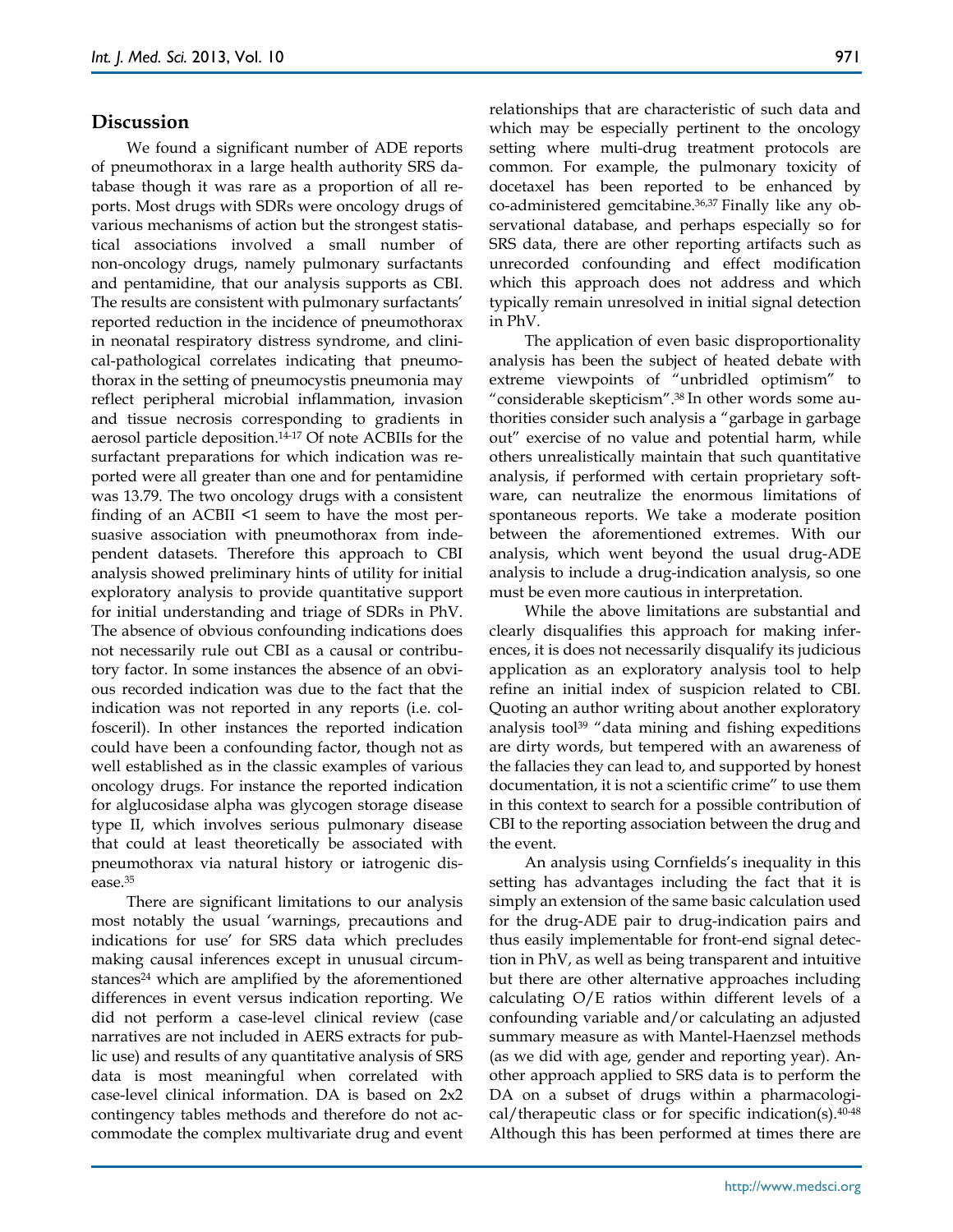limitations to these approaches as well. For example depending on the specific implementation of the DA such an approach can potentially mask<sup>24</sup> credible associations if they exist with multiple drugs within the pharmacological/therapeutic class. Utilizing the generality of the database as a background may provide a better picture of the statistical reporting associations in the universe of drugs, rather than just differences between drugs within a subset of drugs. This may inevitably entail a trade-off between sensitivity and specificity. Finally such an approach allows analysis of only one drug class per analysis.

Finally our adjustment, while based on plausibility considerations, is still essentially somewhat ad hoc, (as are many exploratory analysis in PhV) but it provides a starting point for further discussion and research including a systematic assessment of its operating characteristics, as well as that of other potential adjustment factors. It would also be interesting to perform a systematic study to establish operating characteristics of U/ACBII that could potentially identify optimum thresholds that might obviate the need for correction.

## **Acknowledgements**

Manfred Hauben was responsible for the initiation and design of the study as well as manuscript writing and editing. Eric Hung was responsible for the data generation and review and editing of the manuscript. Both authors take responsibility for the manuscript content.

#### **Competing Interests**

Manfred Hauben is a full time employee of, and owns stock and stock options in, Pfizer Inc which manufactures/markets drugs discussed in this article and/or competing drugs from the same pharmacological/therapeutic class as those discussed in this article and owns stock and stock options in other pharmaceutical companies that may manufacture drugs included in this study and/or other drugs within the same pharmacological/therapeutic classes.

Eric Hung is a full time employee of Pfizer Inc and owns stock and stock options in Pfizer Inc.

#### **References**

- 1. Sahn S, Heffner JE. Spontaneous pneumothorax. NEJM 2000; 342(12): 868-874.
- 2. Wilson KS, Brigden ML, Alexander S et al. Fatal pneumothorax in "BCNU Lung". Medical and Pediatric Oncology 1982; 10: 195-99.
- 3. Limper AH. Chemotherapy-induced lung disease. Clin Chest Med 2004;: 53-64.
- 4. Maniwa T, Nakagawa K, Isaka M et al. Pneumothorax associated with treatment for pulmonary malignancy. Interactive Cardiovascular and Thoracic Surgery 2011; 13: 257-261
- 5. Mori M, Nakagawa M, Fujikawa T et al. Simultaneous bilateral spontaneous pneumothorax observed during administration of gefitinib for

lung adenocarcinoma with multiple lung metastases. Internal Medicine 2005; 44(8): 862-864.

- 6. Kelly E, Mhurchu EN, Sukor S et al. Chemotherapy-associated recurrent pneumothoraces in lymphangioleiomyomatosis. Respiratory Care 2010; 55(11): 1491-1494.
- 7. Hsu J-R, Chang S-H, Perng R-P. Pneumothorax following cytotoxic chemotherapy for malignant lymphoma. Chest 1990; 98: 1512-13.
- 8. Jain TP, Thulkar S, Saha S. Extensive pneumothorax, pneumomediastinum and surgical emphysema as a complication of bleomycin therapy. Pediatr Radiol 2005; 35: 1227-1229.
- 9. Sikdar T, Macvicar D, Husband JE. Pneumomediastinum complicating bleomycin related lung damage. British Journal of Radiology 1998; 71: 1202-1204.
- 10. Doll DC. Fatal pneumothorax associated with bleomycin-induced pulmonary fibrosis. Cancer Chemother Pharmacol 1986; 69: 294-5.
- 11. Quyyumi AA, Ormerod LP, Clarke SW, et al. Pulmonary fibrosis-a serious side effect of amiodarone toxicity. Eur Heart J. 1983 Jul;4(7):521-4.
- 12. Batra MS, Driscoll JJ, Coburn WA. Evanescent nitrous oxide pneumothorax after laparoscopy. Anesth Analg 1983; 62: 1121-3.
- 13. Management of trauma. Nitric oxide dangerous in pneumothorax. BMJ 1993; 306(6891):1539.
- 14. Scannell KA. Pneumothoraces and pneumocystis carinii pneumonia in two AIDS patients receiving aerosolized pentamidine. Chest 1990; 97(2): 479-80.
- 15. Sepkowitz K, Telzak EE, Blum S et al. Pneumothorax in AIDS. Annals of Internal Medicine 1991;: 455-9.
- 16. Shanley DJ, Luycks BA, Haggerty MF et al. Spontaneous pneumothorax in AIDS patients with recurrent pneumocystis carinnii pneumonia despite aerosolized pentamidine. Chest 1991; 99(2): 502-4.
- 17. Murry CE, Schmidt RA. Tissue invasion by pneumocystis carinii: a possible cause of cavitary pneumonia and pneumothorax. Human Pathology 1992; 23(12): 1380-7.
- 18. Salas M, Hoffman A, Stricker BH. Confounding by indication: an example of variation in the use of epidemiological terminology. American Journal of Epidemiology 1999; 149(11): 981-3.
- 19. Srinivas S, Varadchary G. Spontaneous pneumothorax in malignancy: a case report and review of the literature. Annals of Oncology 2000; 11: 887-889.
- 20. Thukral A, Tiwari DN, Sharma N et al. Carcinoma of bronchus presenting as hydropneumothorax. JAPI 2012; 60: 56.
- 21. Okada D, Koizumi K, Haraguchi S et al. Pneumothorax manifesting primary lung cancer. The Japanese Journal of Thoracic and Cardiovascular Surgery 2002; 50(3): 133-6.
- 22. Houweling AC, Gijezen LM, Jonker MA et al. Renal cancer and pneumothorax risk in Birt-Hogg-Dube syndrome; an analysis of 115 FLCN mutation carriers from 35 BHD families. Br J Cancer 2011; 105(12): 1912-9.
- 23. Alonso-Gonzales J, Rodrigues-Pazos L, Fernandez-Redondo V. Birt-Hogg syndrome in a patient with localized fibrocolliculomas and a novel mutation ion the FLCN gene. Intl J Dermatology 2011; 50(8): 968-71.
- 24. Hauben M, Bate A. Decision support methods for the detection of adverse events in post-marketing data. Drug Discover Today 2009; 14(17-8): 343-57.
- 25. Greenhouse JB. Commentary: Cornfield, Epidemiology and causality. International Journal of Epidemiology 2009; 38: 1199-1201.
- 26. Hauben M, Gerrits CM, Reich L et al. Cornfield's condition applied to data mining output to ascertain confounding. Pharmacoepidemiology and Drug Safety 2005; 14: S82-3.
- 27. Hauben M, Noren N. A decade of data mining and still counting. Drug Safety 2010; 33(7): 527-34.
- 28. Brown E. Effects of coding dictionary on signal generation: a consideration of MedDRA compared with WHO-ART. Drug Safety 2002;25(6):445-52.
- 29. Bate A, et al. A Bayesian neural network method for adverse drug reaction signal generation. European Journal of Clinical Pharmacology 1998; 54(4): 315-21.
- 30. Hauben M, Reich L. Potential utility of data-mining algorithms for early detection of potentially fatal/disabling adverse drug reactions: A retrospective evaluation. J Clin Pharmacol 2005; 45: 378-84
- 31. Chen Y, Guo JJ, Healy DP et al. Risk of hepatotoxicity associated with the use of telithromycin: a signal detection using data mining algorithms. Ann Pharmacotherap 2008; 42(12): 1791-6
- 32. Kubota K, Koide D, Hirai T. Comparison of data mining methodologies using Japanese spontaneous reports. Pharmacoepidemiology and Drug Safety 2004; 13: 387-94.